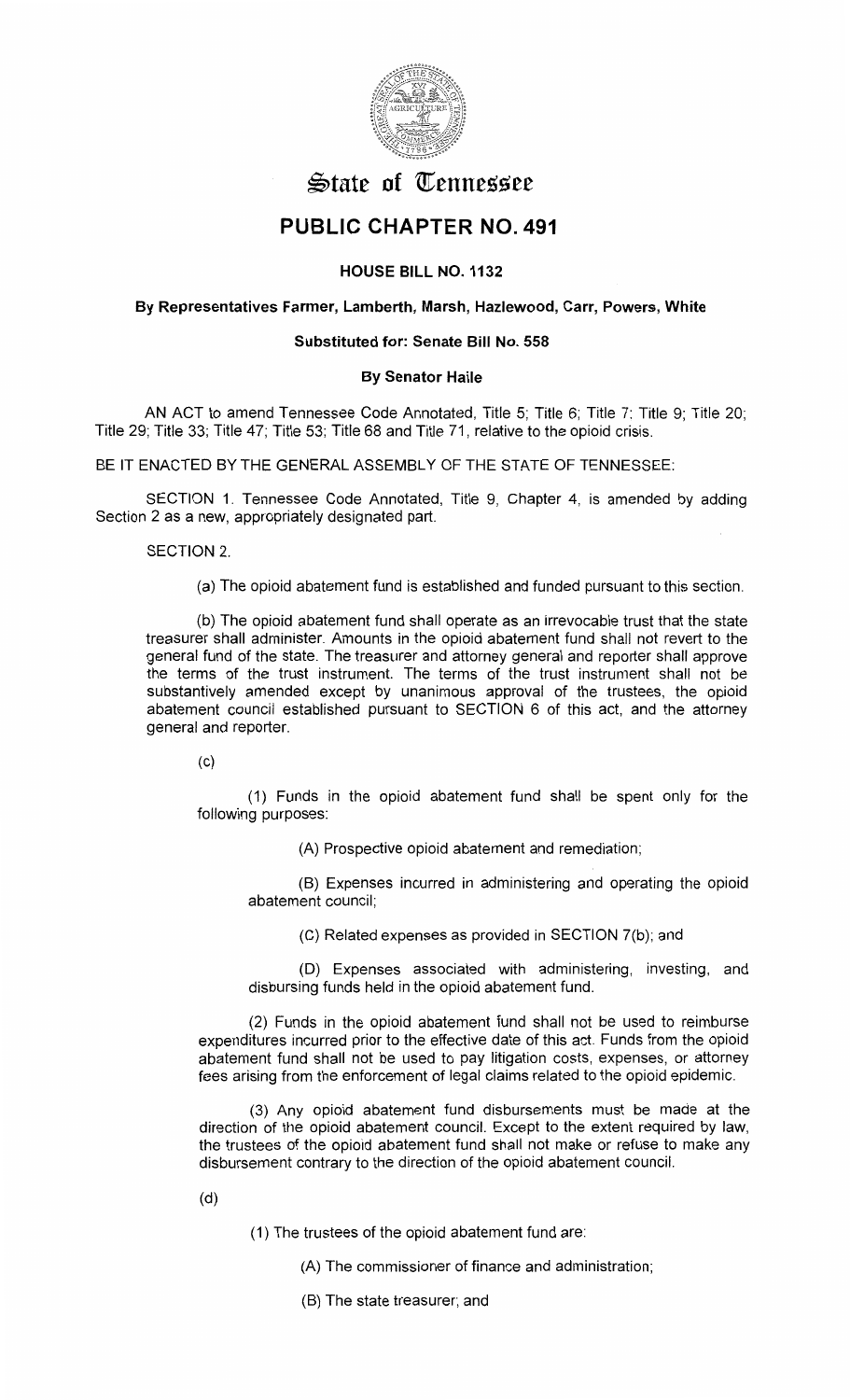(C) The chair of the opioid abatement council.

(2) The state treasurer shall serve as the chair of the trustees and shall preside over all meetings and proceedings of the trustees.

(3) To the extent not prohibited by law, the trustees shall not act contrary to the direction of the opioid abatement council and shall uphold the decisions the council renders regarding disbursement of funds from the opioid abatement fund. The trustees have only a ministerial role and not a discretionary role in the distribution of funds, as directed by the opioid abatement council. The trustees have no duties concerning the opioid abatement fund other than those duties set forth in the opioid abatement fund's trust instrument and in this part.

(e) The opioid abatement fund is the designated repository of funds that are either dedicated to opioid abatement or remediation or are otherwise directed to abatement or remediation and that are received by the state pursuant to a judgment on opioid-related claims, a recovery in bankruptcy on opioid-related claims, or a settlement of opioid-related claims. This subsection (e) does not prevent the opioid abatement fund from also receiving funds from other sources if the funds will be dedicated to abatement.

(f)

(1) The trustees shall adopt, in writing, an investment policy or policies authorizing how assets in the trust may be invested prior to investments being made.

(2) Funds in the opioid abatement fund may be invested and reinvested for the benefit of the fund by the state treasurer pursuant to § 9-4-603. The trustees shall delegate to the state treasurer the responsibility for the investment and reinvestment of trust funds in accordance with the policies and guidelines established by the trustees.

(3) All or a portion of the trust may be invested, reinvested, and coinvested with other funds, not a part of the trust, which are held by the state treasurer, including, but not limited to, assets of the state pooled investment fund established pursuant to part 6 of this chapter. The state treasurer shall account for the trust funds in one (1) or more separate accounts in accordance with this section or other law.

SECTION 3. Tennessee Code Annotated, Title 33, is amended by adding Sections 4 through 9 as a new, appropriately designated chapter.

SECTION 4. This chapter is known and may be cited as the "Opioid Abatement Council Act."

SECTION 5. As used in this chapter:

(1) "Commissioner" means the commissioner of mental health and substance abuse services;

(2) "Council" means the Tennessee opioid abatement council;

(3) "Department" means the department of mental health and substance abuse services;

(4) "Director" means the executive director of the council;

(5) "Opioid abatement and remediation purposes" means programs, strategies, expenditures, and other actions designed to prevent and address the misuse and abuse of opioid products and treat or mitigate opioid use or related disorders or other effects of the opioid epidemic;

(6) "Opioid abatement fund" means the fund created by SECTION 2 of this act;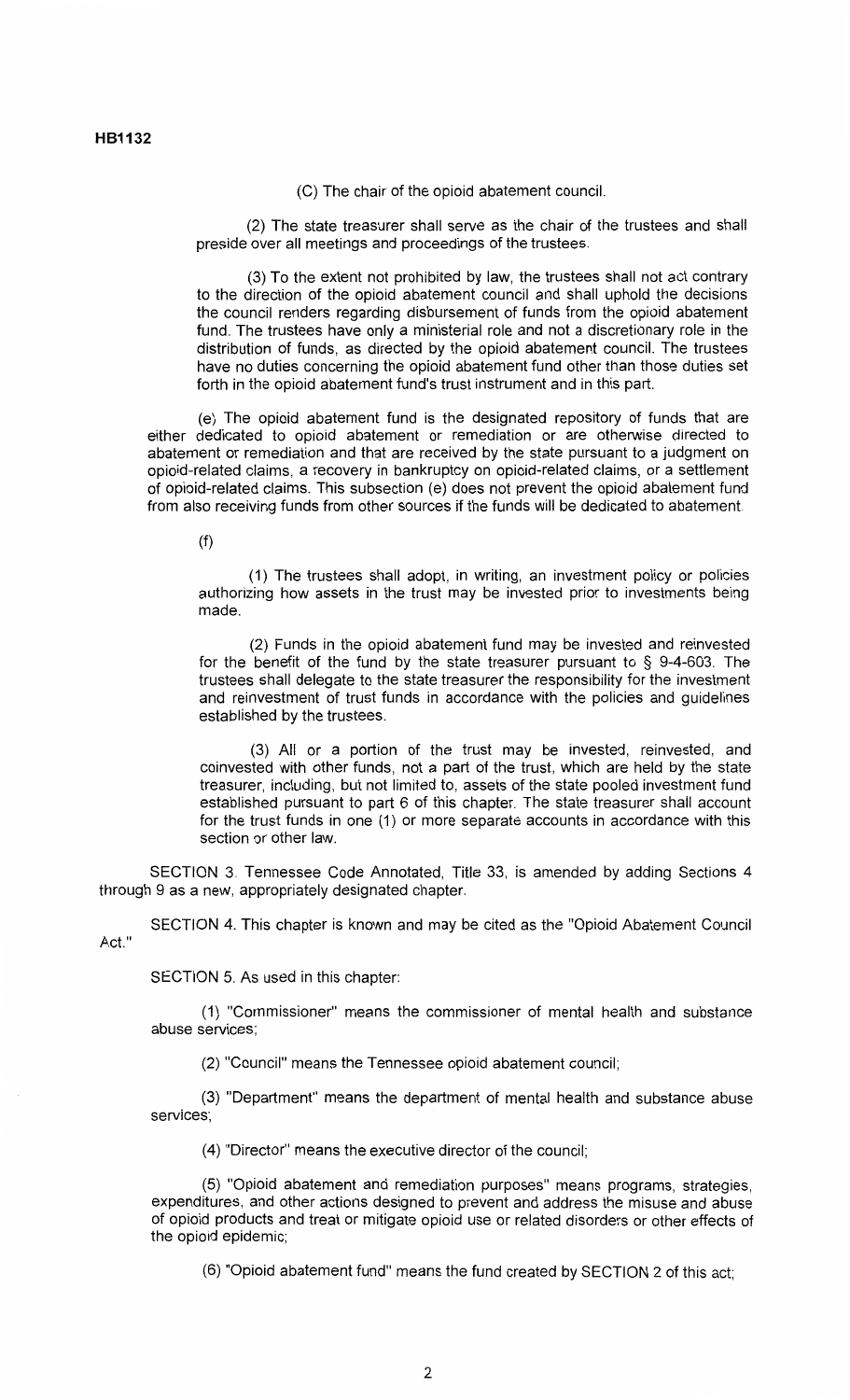(7) "State-subdivision opioid abatement agreement" means an agreement entered into by the state and one (1) or more political subdivisions of the state that addresses the allocation of funds dedicated to opioid abatement and remediation; and

(8) "Statewide opioid settlement agreement" means a settlement agreement entered into by the state and one (1) or more entities involved in activities related to the manufacture, marketing, distribution, dispensing, or sale of opioids in which political subdivision claims are addressed. A copy of the agreement, including any amendments thereto, must be kept on the website of the attorney general and reporter.

#### SECTION 6.

(a) There is created the Tennessee opioid abatement council.

(b) The council is composed of fifteen (15) voting members and one nonvoting ex-officio member. The commissioner or the commissioner's designee shall serve as the nonvoting ex-officio member. Voting members must be residents of this state and have expertise and a minimum of ten (10) years of experience in public health policy, medicine, substance use disorder and addiction treatment, mental health services, drug misuse prevention programs, or drug court diversion or other programs in which people with substance use disorders interact with first responders, law enforcement, or the criminal justice system. A member shall not serve more than two (2) terms consecutively but may be reappointed to the council after not serving as a member for two (2) or more years.

(c) The council shall be appointed as follows:

(1) The governor shall appoint four (4) members, including the chair;

(2) The speaker of the senate shall appoint four (4) members;

(3) The speaker of the house of representatives shall appoint four (4) members;

(4) The Tennessee County Services Association shall appoint two (2) members; and

(5) The Tennessee Municipal League shall appoint (1) member.

(d) Upon creation of the council, the members appointed in subdivisions (c)(2) and (3) shall serve an initial four-year term and the members appointed in subdivisions (c)(4) and (5) shall serve an initial five-year term to enable the staggering of terms.

(e) With the exception of the initial terms established in subsection (d), each appointed member of the council shall serve a three-year term, with terms ending on June 30 of each year. The beginning of an initial term shall be deemed to be July 1 of the calendar year in which the appointment occurs, regardless of whether the actual appointment date occurs before or after July 1 of that year.

(f) The respective appointing authority may remove a member for failure to attend at least one-half (1/2) of the scheduled meetings in any one-year period or for other cause.

(g) If a vacancy on the council occurs, the respective appointing authority shall fill the vacancy for the unexpired term. Notwithstanding the expiration of a member's term, each member shall serve until a successor is duly appointed.

(h)

(1) The members shall serve without compensation, but each member shall be entitled to reimbursement for the member's actual and necessary expenses incurred in the performance of the member's official duties.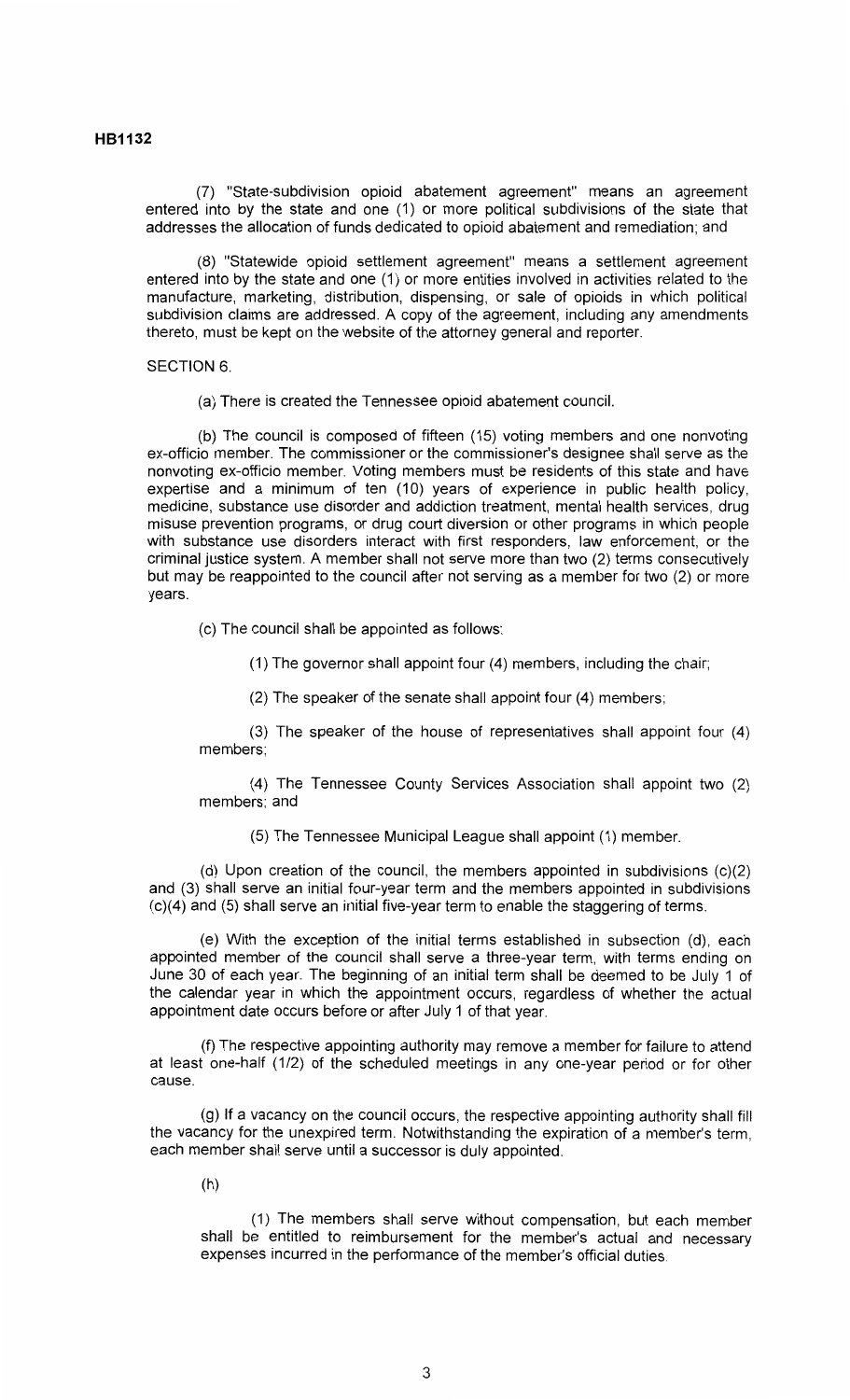(2) All reimbursement for travel expenses shall be in accordance with the comprehensive travel regulations promulgated by the department of finance and administration.

(3) All actual and necessary expenses incurred in the performance of members' official duties shall be paid from the opioid abatement fund and not the general fund.

(i) The council shall meet at the call of the chair and not less than four (4) times per year. The meeting location shall rotate among locations in each of the three (3) grand divisions. Members may attend meetings in person or remotely by audiovisual means, as provided in§ 8-44-108.

(j) Meetings of the council must comply with the open meeting requirements of title 8, chapter 44. Notwithstanding the open meeting requirements of title 8, chapter 44, the council is permitted to meet in a closed executive session for the purpose of obtaining advice from counsel and discussing personnel-related issues in addition to any other purposes allowed by title 8, chapter 44.

(k) Records of the council are deemed to be public records for purposes of the open records law, compiled in title 10, chapter 7, subject to the confidentiality provisions of § 10-7-504 and other laws or doctrines.

(I) The annual report, financial statements, all books, accounts, and financial records of the council shall be subject to annual audit by the comptroller of the treasury. Any monies distributed to local governments from the fund shall also be subject to audit by the comptroller of the treasury.

(m) Written minutes covering all meetings and actions of the council shall be prepared by the director and shall be maintained by the department and open to public inspection.

(n) The council will terminate if all opioid abatement monies being paid pursuant to existing settlements, judgments, or court orders have been received and disbursed unless the attorney general and reporter certifies that additional funds are anticipated within one (1) year.

(o) The council shall not be subject to the contested case procedures set forth in title 4, chapter 5, part 3. If a court has entered a consent judgment agreed to by the state through the approval of the attorney general and reporter that incorporates a statewide opioid settlement agreement or a state-subdivision opioid abatement agreement, and such an agreement provides for the court in which the consent judgment was filed to determine particular disputes, the court that entered the consent judgment shall have exclusive jurisdiction over such disputes. Otherwise actions to disburse funds are final.

(p) For proceeds received from a statewide opioid settlement agreement with McKesson Corporation, Cardinal Health, Inc., AmerisourceBergen Corporation, or Johnson & Johnson or affiliates or subsidiaries of these entities that are deposited in the opioid abatement fund, the council shall disburse thirty-five percent (35%) of these proceeds to counties that join the settlement. The council shall disburse these proceeds to counties subject of subsections (q)-(s). The council shall disburse the remaining sixtyfive percent (65%) of such proceeds for statewide, regional, or local opioid abatement and remediation purposes pursuant to SECTION 8.

(q) Proceeds disbursed to counties under subsection (p) shall be allocated according to data measuring the impact of the opioid crisis at the county level. The allocation may be set in a state-subdivision opioid abatement agreement. If there is no agreement, the council will determine the allocation using population to determine half of the allocation and state data on opioid sales measured by morphine milligram equivalents, fatal overdoses, and non-fatal overdoses to determine the other half of the allocation. The council will use aggregate data for at least three (3) years and will update the data every four (4) years. If any of these sets of data are not available, the council may use the remaining data sets or substitute another set of data that reflects the impact of the opioid crisis.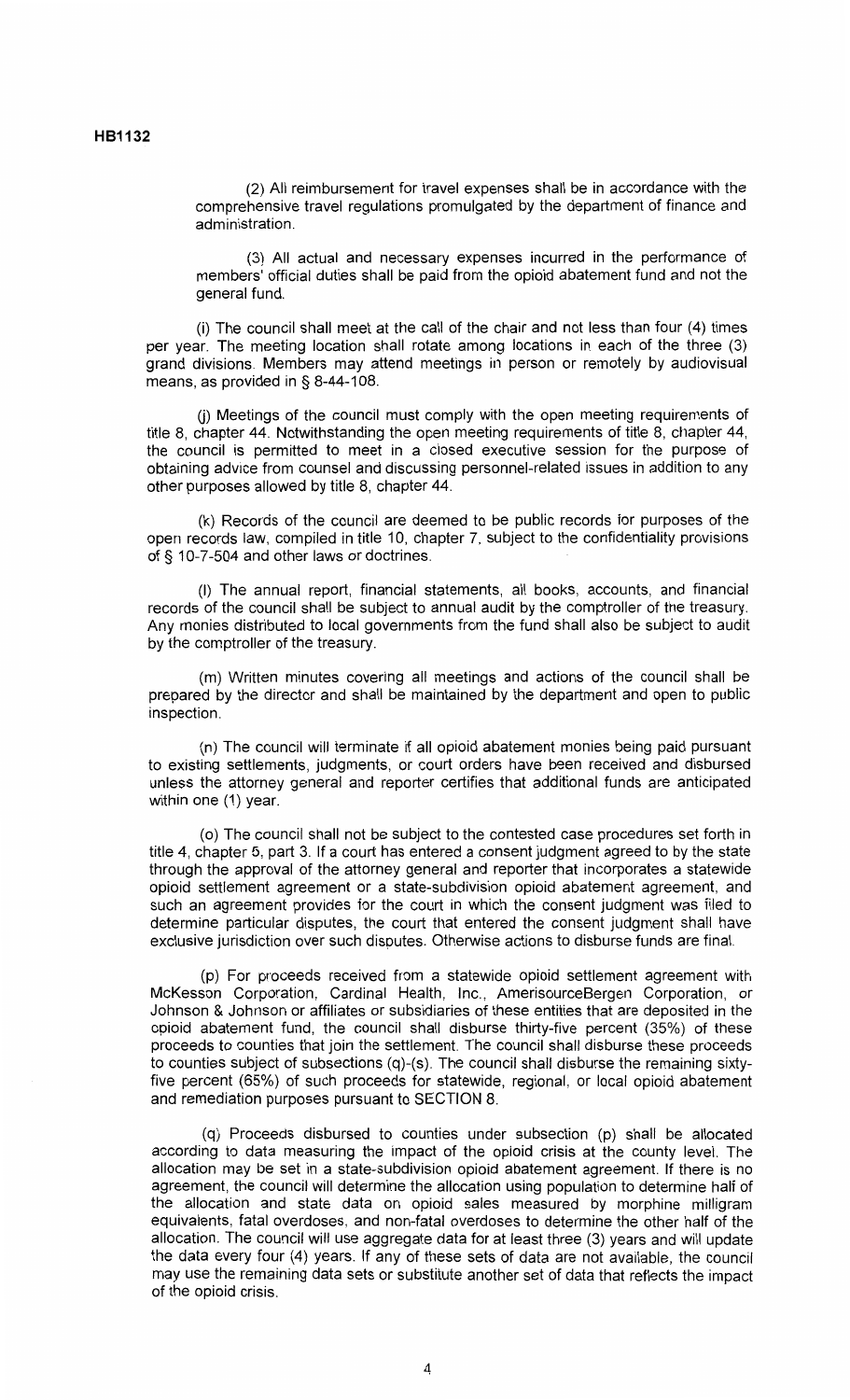(r) Funds allocated to a county pursuant to subsection (p) are subject to subsection (s) and must be spent on opioid abatement and remediation purposes that are:

(1) Specifically approved by the council; or

(2) Included on a council list of approved programs.

(s) The council:

(1) Shall create a list of approved programs for opioid abatement and remediation for use by the council, the state, or local governments;

(2) Shall create a certification process through which government entities verify the use of funds for programs on the council's list of approved programs;

(3) Has the authority to create an application and certification process for counties applying for funds toward programs not on the council's list of approved programs;

(4) Has the authority to develop rules and time limitations for use of medication assisted therapies in treating opioid addiction that are paid for through the opioid treatment fund; and

(5) Has the authority to create a timeline for monies paid to the counties to revert back to the opioid treatment fund if they are not used within a certain period by a county.

SECTION 7.

(a)

( 1) The department shall serve as staff to the council and shall recommend to the council a candidate to serve as executive director of the council.

(2) If a majority of the council votes to decline the department's recommendation within fourteen (14) calendar days of receiving the recommendation, the department shall submit a new candidate.

(3) If a majority of the council either votes in favor of the department's recommendation or does not decline the recommendation in accordance with subdivision (a)(2), the candidate may be hired as the director and shall be an employee of the department.

(b) The director must be a full-time position. The commissioner may recommend that a current department employee serve as the director, subject to subsection (a). The commissioner shall establish the director's salary and other compensation, which shall be no more than the department's highest-paid assistant commissioner. The director's salary and compensation shall be paid from the opioid abatement fund, as shall the salaries and compensation of other council staff and department employees the commissioner deems necessary to administer the council. The commissioner may hire two (2) full-time employees to staff the council in addition to the director and hire additional staff upon approval of the council. Salaries and compensation levels shall be comparable to department employees doing similar work. New or additional department costs and all expenditures related to the council shall be paid from the opioid abatement fund and not the general fund. The commissioner shall provide reports as the council may require on staffing, salaries, compensation, and other costs and expenditures related to the council.

SECTION 8. The duties and responsibilities of the council include the following:

(a) Subject to the terms of a state-subdivision opioid abatement agreement or a statewide opioid settlement agreement concerning funds paid pursuant to such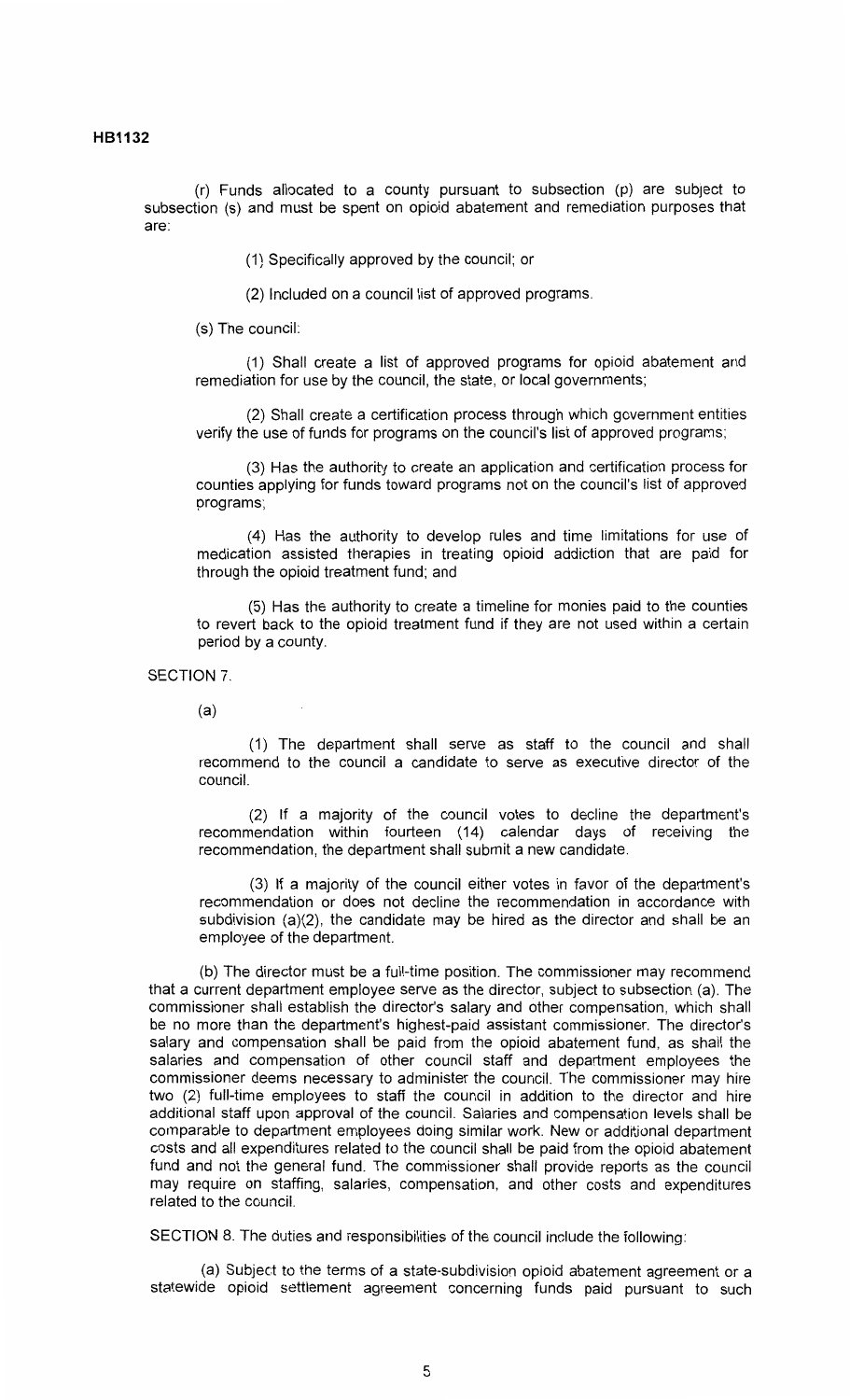#### **HB1132**

agreement, the council shall direct the disbursement of funds held in the opioid abatement fund by decisions approved by at least a majority of the entire membership of the council. These disbursement directives shall be limited to funding or supporting opioid abatement and remediation purposes and related administrative costs. Before rendering decisions regarding the disbursement of funds, the council shall receive input from the department's statewide planning and policy council's need assessment process, which is conducted with the assistance of seven (7) regional planning and policy councils, and allow for comment and input from community stakeholders, local governments, state and local public health officials, public health advocates, law enforcement and judiciary representatives, opioid remediation service providers, and other parties interested and actively involved in addressing the opioid crisis and its abatement. The council shall develop policies to provide reasonable opportunity to receive input from these parties.

(b) The council shall create and the director shall deliver to the governor, the speaker of the senate, the speaker of the house of representatives, the chairs of the government operations committees of the senate and house of representatives, and the chairs of the finance, ways and means committees of the senate and house of representatives on or before September 30 of each year an annual report for the prior fiscal year that details the total funds deposited into the opioid abatement fund, the abatement strategies funded, and any disbursement or expenses paid from the opioid abatement fund.

SECTION 9. The council is exempt from the requirements of title 12, chapter 3, related to procurement.

SECTION 10. Tennessee Code Annotated, Title 47, is amended by adding Sections 11 through 15 as a new, appropriately designated chapter.

SECTION 11. This chapter is known and may be cited as the "Tennessee Opioid Abatement Act."

SECTION 12. The general assembly finds and declares the following:

(1) The opioid crisis presents serious health and safety concerns throughout the state and is a threat to the general welfare of the people of this state;

(2) The provision of care, rehabilitation, and treatment for opioid abuse and dependency creates a substantial drain on governmental resources;

(3) It is the intention of the general assembly to facilitate statewide opioid settlement agreements that provide a coordinated resolution of state and local governmental claims against entities involved in the manufacture, marketing, distribution, dispensing, or sale of opioids, or related activities, in order to generate funds for opioid abatement programs and remediation; and

(4) A statewide coordinated resolution of state and local claims against entities involved in activities related to the manufacture, marketing, distribution, dispensing, or sale of opioids, or related activities, is critical to resolving current litigation and other claims regarding the opioid crisis and maximizing the financial commitment of those entities.

SECTION 13. As used in this chapter, unless the context requires otherwise:

( 1) "Declaration of a statewide opioid settlement agreement release" means a written release approved by the attorney general and reporter for a statewide opioid settlement agreement, which must include or reference the approval of the governor and comptroller of the treasury;

(2) "District" means the governmental districts in the state, including, but not limited to, school districts, judicial districts, hospital districts, health districts, utility districts, fire districts, development districts, special districts, and other public districts;

(3) "Governmental entity" means: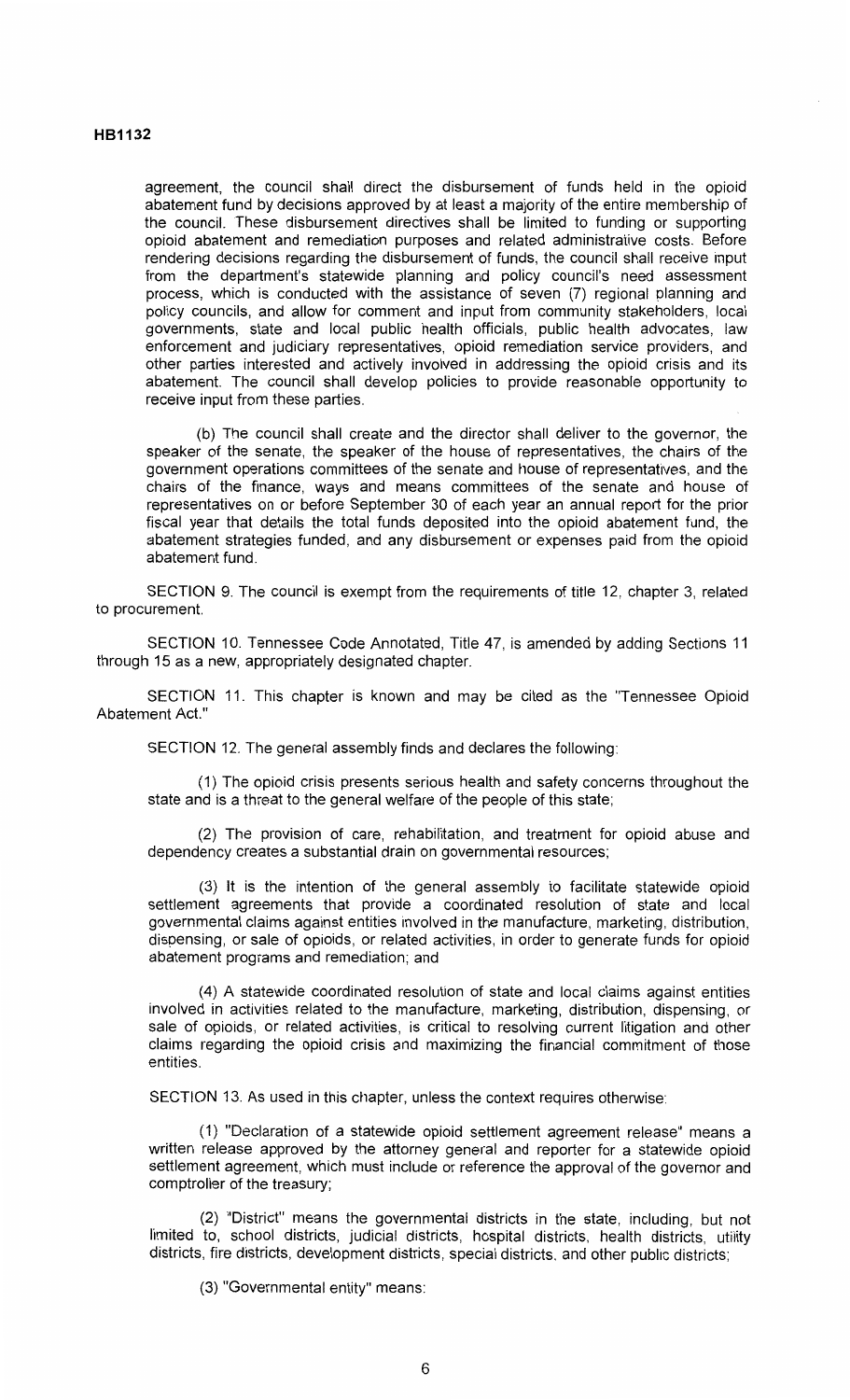(A) The state and each of its departments, agencies, divisions, boards, commissions, and other instrumentalities;

(B) Any political or governmental subdivision or other public entity within the boundaries of the state, including, but not limited to, counties, municipalities, districts, and towns and any department, agency, division, board, commission, and other instrumentalities thereof; and

(C) Any governmental official, officer, or employee of the state or of a political or governmental subdivision or other public entity within the boundaries of the state acting in an official capacity;

(4) "Released claims" means the causes of action and other claims that are released in a statewide opioid settlement agreement or as set forth in a declaration of such an agreement by the attorney general and reporter, including matters identified as released claims as that term or a comparable term is defined in a statewide opioid settlement agreement;

(5) "Released entities" means the entities released in a statewide opioid settlement agreement and pursuant to a declaration of a statewide settlement 'agreement by the attorney general and reporter, including those identified as released entities as that term or a comparable term is defined in a statewide opioid settlement agreement;

(6) "State-subdivision opioid abatement agreement" means an agreement entered into by the state and one (1) or more subdivisions of the state that addresses the allocation of funds dedicated to opioid abatement; and

(7) "Statewide opioid settlement agreement" means a settlement agreement entered into by the state and one (1) or more entities involved in activities related to the manufacture, marketing, distribution, dispensing, or sale of opioids in which subdivision claims are addressed.

SECTION 14. The funds obtained pursuant to a statewide opioid settlement agreement must be distributed pursuant to the agreement and any relevant provisions of a statesubdivision opioid abatement agreement. Copies of statewide opioid settlement agreements, including any amendments to such agreements, must be kept on the website of the attorney general and reporter.

SECTION 15. Upon the issuance of a declaration of a statewide opioid settlement agreement release by the attorney general and reporter PURSUANT TO SECTION 19, a governmental entity shall not have the authority to assert, bring, or attempt to enforce a released claim against a released entity in any legal proceeding. Any pending or future litigation brought by a governmental entity asserting released claims against released entities shall be dismissed with prejudice. Copies of declarations of a statewide opioid settlement agreement release must be kept on the website of the attorney general.

SECTION 16. Tennessee Code Annotated, Title 20, Chapter 13, is amended by adding Sections 17 through 20 as a new, appropriately designated part.

SECTION 17. The general assembly finds and declares the following:

(1) The opioid crisis presents serious health and safety concerns throughout the state and is a threat to the general welfare of the people of this state;

(2) The provision of care, rehabilitation, and treatment for opioid abuse and dependency creates a substantial drain on governmental resources;

(3) It is the intention of the general assembly to facilitate statewide opioid settlement agreements that provide a coordinated resolution of state and local governmental claims against entities involved in the manufacture, marketing, distribution, dispensing, or sale of opioids, or related activities, in order to generate funds for opioid abatement programs and remediation; and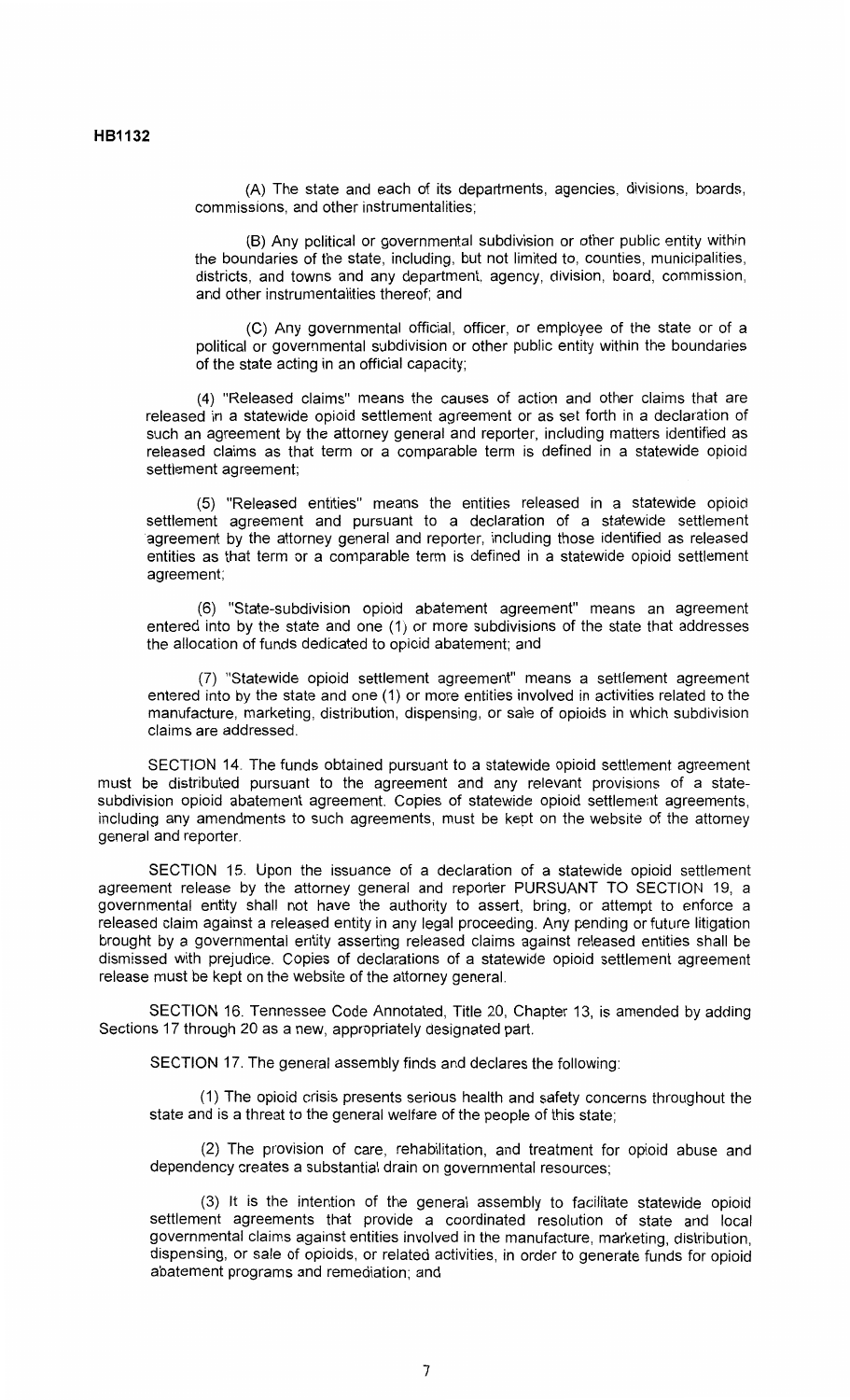(4) A statewide coordinated resolution of state and local claims against entities involved in activities related to the manufacture, marketing, distribution, dispensing, or sale of opioids, or related activities, is critical to resolving current litigation and other claims regarding the opioid crisis and maximizing the financial commitment of those entities.

SECTION 18. As used in this part, unless the context requires otherwise:

(1) "District" means all governmental districts in the state, including, but not limited to, school districts, judicial districts, hospital districts, health districts, utility districts, fire districts, development districts, special districts, and other public districts; and

(2) "Governmental entity" means:

(A) The state and each of its departments, agencies, divisions, boards, commissions, and other instrumentalities;

(B) Any political or governmental subdivision or other public entity within the boundaries of the state, including, but not limited to, counties, municipalities, districts and towns and any department, agency, division, board, commission, and other instrumentalities thereof; and

(C) Any governmental official, officer, or employee of the state or of a political or governmental subdivision or other public entity within the boundaries of the state acting in an official capacity.

SECTION 19. Upon written approval of the governor and comptroller of the treasury, the attorney general and reporter has the authority to release any pending or future claim of governmental entities against McKesson Corporation, Cardinal Health, Inc., AmerisourceBergen Corporation, and Johnson & Johnson and affiliates, subsidiaries, and other entities related to these companies that are released in the McKesson Corporation, Cardinal Health, Inc., AmerisourceBergen Corporation, and Johnson & Johnson settlement agreements for activities related to the manufacture, marketing, distribution, dispensing, or sale of opioids, or related activities, if the attorney general deems the release necessary to the interest of the state in the resolution of the opioid crisis.

SECTION 20. The Tennessee opioid abatement council established pursuant to Section 6 must be reviewed in accordance with§§ 4-29-118(a) and 4-29-244(b).

SECTION 21. This part shall not be construed as a restriction or a limitation upon the powers that the attorney general and reporter might otherwise have under the laws of this state but must be construed as cumulative of and supplemental to these powers.

SECTION 22. If any provision of this act or the application of any provision of this act to any person or circumstance is held invalid, the invalidity shall not affect other provisions or applications of the act that can be given effect without the invalid provision or application, and to that end, the provisions of this act are declared to be severable.

SECTION 23. This act takes effect upon becoming a law, the public welfare requiring it.